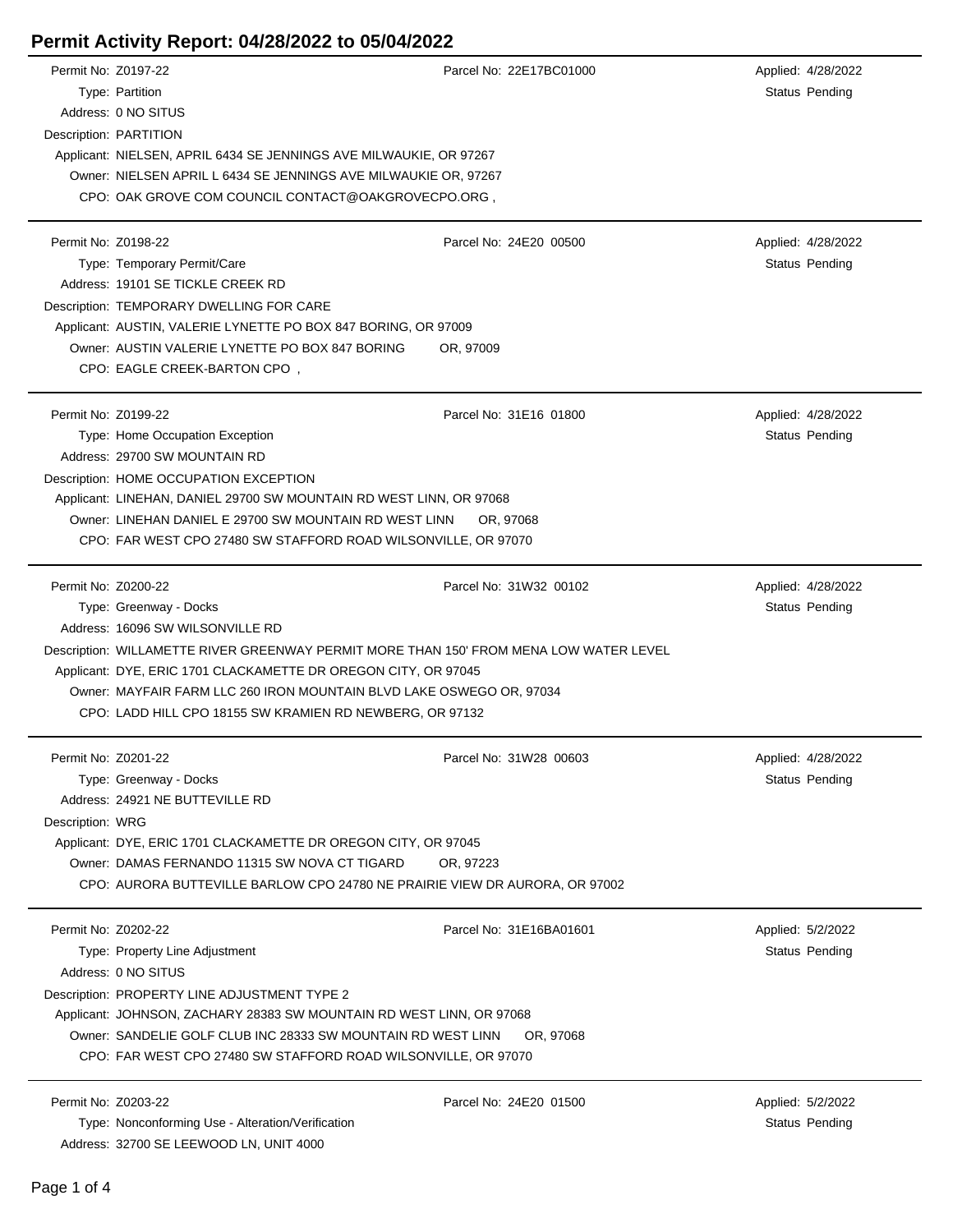## **Permit Activity Report: 04/28/2022 to 05/04/2022**

|                     | Description: NON CONFORMING USE                                                                                     |                         |                       |  |  |
|---------------------|---------------------------------------------------------------------------------------------------------------------|-------------------------|-----------------------|--|--|
|                     | Applicant: FARKAS, PATTY 32700 SE LEEWOOD LANE BORING, OR 97009                                                     |                         |                       |  |  |
|                     | Owner: BIG VALLEY MHC LLC 18006 SKY PARK CIR STE 200 IRVINE                                                         | CA, 92614               |                       |  |  |
|                     | CPO: EAGLE CREEK-BARTON CPO,                                                                                        |                         |                       |  |  |
|                     |                                                                                                                     |                         |                       |  |  |
| Permit No: Z0204-22 |                                                                                                                     | Parcel No: 12E27BD01600 | Applied: 5/2/2022     |  |  |
|                     | Type: Steep Slope Review I                                                                                          |                         | Status Pending        |  |  |
|                     | Address: 10541 SE QUAILRIDGE DR                                                                                     |                         |                       |  |  |
|                     | Description: STEEP SLOPE REVIEW<br>Applicant: LISAC, MARK PO BOX 1931 CLACKAMAS, OR 97015                           |                         |                       |  |  |
|                     | Owner: LISAC MARK & BEBE 10399 SE CRESCENT RIDGE DR HAPPY VALLEY OR, 97086                                          |                         |                       |  |  |
| CPO:,               |                                                                                                                     |                         |                       |  |  |
|                     |                                                                                                                     |                         |                       |  |  |
| Permit No: Z0205-22 |                                                                                                                     | Parcel No: 22E34B 02400 | Applied: 5/3/2022     |  |  |
|                     | Type: Nonconforming Use - Alteration/Verification                                                                   |                         | Status Pending        |  |  |
|                     | Address: 17504 S GARDEN LN                                                                                          |                         |                       |  |  |
|                     | Description: NONCONFORMING USE                                                                                      |                         |                       |  |  |
|                     | Applicant: MCDOWELL, JOHN & TERESA 17504 S GARDEN LN OREGON CITY, OR 97045                                          |                         |                       |  |  |
|                     | Owner: MCDOWELL JOHN CLELAND 17504 S GARDEN LN OREGON CITY OR, 97045                                                |                         |                       |  |  |
|                     | CPO: HOLCOMB-OUTLOOK CPO 16101 S HILLTOP ROAD OREGON CITY, OR 97045                                                 |                         |                       |  |  |
|                     |                                                                                                                     |                         |                       |  |  |
| Permit No: Z0206-22 |                                                                                                                     | Parcel No: 22E08DC09600 | Applied: 5/4/2022     |  |  |
|                     | Type: Subdivision (4 to 10 Lots)                                                                                    |                         | Status Pending        |  |  |
|                     | Address: 16124 SE WEBSTER RD                                                                                        |                         |                       |  |  |
|                     | Description: 10 LOT SUBDIVISION                                                                                     |                         |                       |  |  |
|                     | Applicant: REIMAN, EMILY 212 MAIN ST SPRINGFIELD, OR 97477                                                          |                         |                       |  |  |
|                     | Owner: DEVNW 212 MAIN ST SPRINGFIELD OR, 97477                                                                      |                         |                       |  |  |
|                     | CPO: CLACKAMAS (INACTIVE), OR                                                                                       |                         |                       |  |  |
|                     |                                                                                                                     |                         |                       |  |  |
| Permit No: Z0207-22 |                                                                                                                     | Parcel No: 22E08DC09600 | Applied: 5/4/2022     |  |  |
|                     | Type: HCA Development A<br>Address: 16124 SE WEBSTER RD                                                             |                         | <b>Status Pending</b> |  |  |
|                     |                                                                                                                     |                         |                       |  |  |
|                     | Description: HABITAT CONSERVATION AREA DEVELOPMENT(A)<br>Applicant: REIMAN, EMILY 212 MAIN ST SPRINGFIELD, OR 97477 |                         |                       |  |  |
|                     | Owner: DEVNW 212 MAIN ST SPRINGFIELD OR, 97477                                                                      |                         |                       |  |  |
|                     | CPO: CLACKAMAS (INACATIVE), OR                                                                                      |                         |                       |  |  |
|                     |                                                                                                                     |                         |                       |  |  |
| Permit No: Z0208-22 |                                                                                                                     | Parcel No: 22E08DC09600 | Applied: 5/4/2022     |  |  |
|                     | Type: HCA - Map Verification                                                                                        |                         | Status Pending        |  |  |
|                     | Address: 16124 SE WEBSTER RD                                                                                        |                         |                       |  |  |
|                     | Description: HCA MAP VERIFICATION                                                                                   |                         |                       |  |  |
|                     | Applicant: REIMAN, EMILY 212 MAIN ST SPRINGFIELD, OR 97477                                                          |                         |                       |  |  |
|                     | Owner: DEVNW 212 MAIN ST SPRINGFIELD OR, 97477                                                                      |                         |                       |  |  |
|                     | CPO: CLACKAMAS (INACTIVE), OR                                                                                       |                         |                       |  |  |
|                     |                                                                                                                     |                         |                       |  |  |
| Permit No: Z0209-22 |                                                                                                                     | Parcel No: 22E08DC09600 | Applied: 5/4/2022     |  |  |
|                     | Type: Construction Management Plan                                                                                  |                         | Status Pending        |  |  |
|                     | Address: 16124 SE WEBSTER RD                                                                                        |                         |                       |  |  |
|                     | Description: CONSTRUCTION MANAGEMENT PLAN                                                                           |                         |                       |  |  |
|                     | Applicant: REIMAN, EMILY 212 MAIN ST SPRINGFIELD, OR 97477                                                          |                         |                       |  |  |
|                     | Owner: DEVNW 212 MAIN ST SPRINGFIELD OR, 97477                                                                      |                         |                       |  |  |